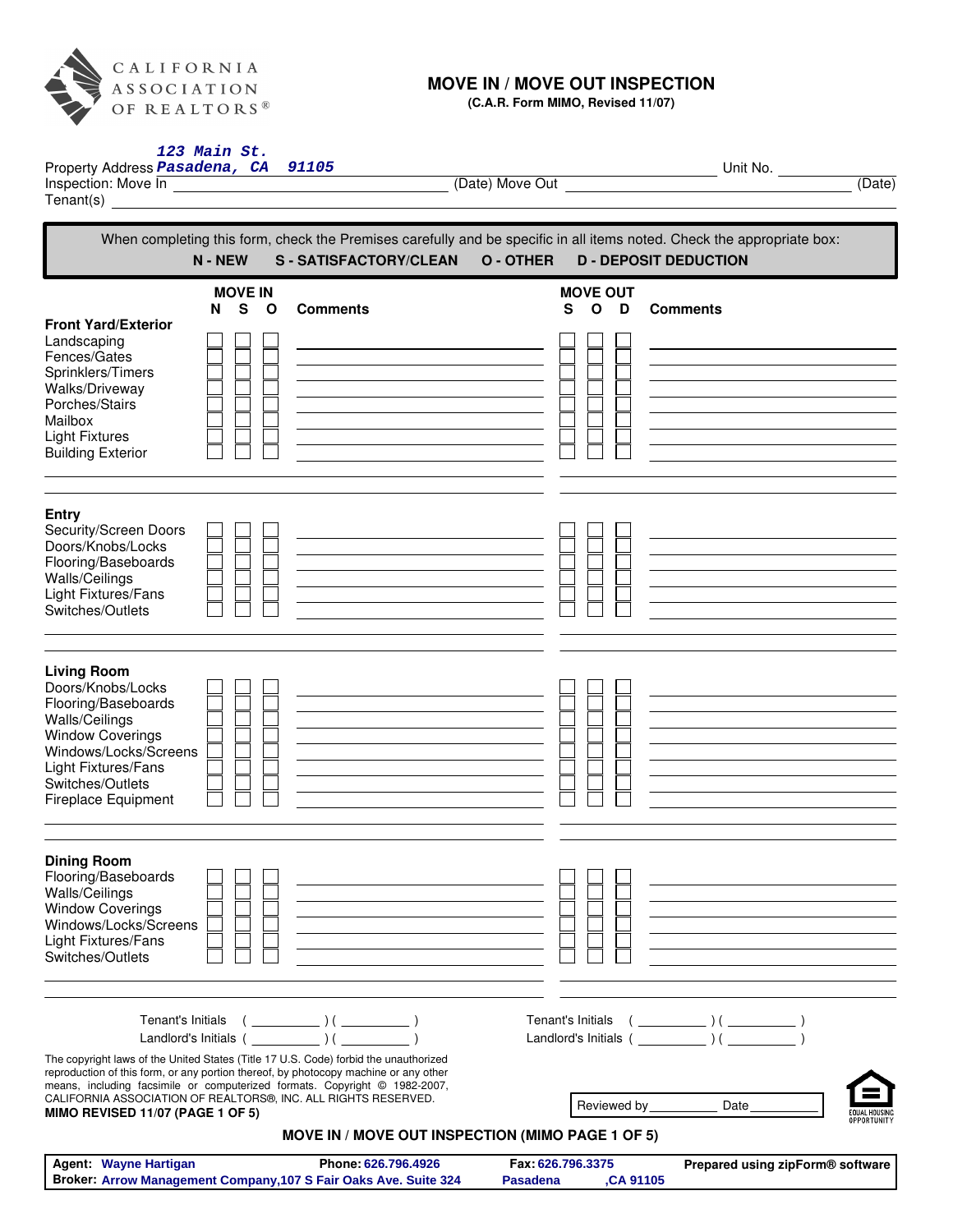| 123 Main St.<br>Property Address: Pasadena, CA                                                                                                                                                        | 91105                                                                                                                                                                                                                                                                                                                                                                                                                                                                                                         |                                                              | Date:                                                                                                                                                                                                     |
|-------------------------------------------------------------------------------------------------------------------------------------------------------------------------------------------------------|---------------------------------------------------------------------------------------------------------------------------------------------------------------------------------------------------------------------------------------------------------------------------------------------------------------------------------------------------------------------------------------------------------------------------------------------------------------------------------------------------------------|--------------------------------------------------------------|-----------------------------------------------------------------------------------------------------------------------------------------------------------------------------------------------------------|
| <b>MOVE IN</b><br>S O<br>N<br>Other Room<br>Doors/Knobs/Locks<br>Flooring/Baseboards<br>Walls/Ceilings<br><b>Window Coverings</b><br>Windows/Locks/Screens<br>Light Fixtures/Fans<br>Switches/Outlets | <b>Comments</b>                                                                                                                                                                                                                                                                                                                                                                                                                                                                                               | <b>MOVE OUT</b><br>S<br>$\mathbf{o}$<br>D<br><b>Comments</b> |                                                                                                                                                                                                           |
| Bedroom #<br>Doors/Knobs/Locks<br>Flooring/Baseboards<br>Walls/Ceilings<br><b>Window Coverings</b><br>Windows/Locks/Screens<br>Light Fixtures/Fans<br>Switches/Outlets<br>Closets/Doors/Tracks        |                                                                                                                                                                                                                                                                                                                                                                                                                                                                                                               |                                                              |                                                                                                                                                                                                           |
| Bedroom #<br>Doors/Knobs/Locks<br>Flooring/Baseboards<br>Walls/Ceilings<br><b>Window Coverings</b><br>Windows/Locks/Screens<br>Light Fixtures/Fans<br>Switches/Outlets<br>Closets/Doors/Tracks        |                                                                                                                                                                                                                                                                                                                                                                                                                                                                                                               |                                                              |                                                                                                                                                                                                           |
| Bedroom #<br>Doors/Knobs/Locks<br>Flooring/Baseboards<br>Walls/Ceilings<br><b>Window Coverings</b><br>Windows/Locks/Screens<br>Light Fixtures/Fans<br>Switches/Outlets<br>Closets/Doors/Tracks        |                                                                                                                                                                                                                                                                                                                                                                                                                                                                                                               |                                                              | the contract of the contract of the contract of the contract of the contract of                                                                                                                           |
| Bedroom #<br>Doors/Knobs/Locks<br>Flooring/Baseboards<br>Walls/Ceilings<br><b>Window Coverings</b><br>Windows/Locks/Screens<br>Light Fixtures/Fans<br>Switches/Outlets<br>Closets/Doors/Tracks        | the control of the control of the control of the control of the control of the control of<br><u> 1989 - Johann Stoff, Amerikaansk politiker († 1908)</u><br><u> 1989 - Johann Barn, amerikansk politiker (</u><br><u> 1989 - Johann Barbara, martxa alemaniar arg</u>                                                                                                                                                                                                                                         |                                                              | <u> 1989 - Johann Stoff, deutscher Stoffen und der Stoffen und der Stoffen und der Stoffen und der Stoffen und der</u><br>the contract of the contract of the contract of the contract of the contract of |
| Copyright © 1982-2007, CALIFORNIA ASSOCIATION OF REALTORS®, INC.<br>MIMO REVISED 11/07 (PAGE 2 OF 5)                                                                                                  | $\begin{tabular}{l c c c} \hline \texttt{Tenant's Initials} & & & & \\ \hline \end{tabular} \begin{tabular}{c} \hline \texttt{L} & & \end{tabular} \begin{tabular}{c} \hline \texttt{L} & & \end{tabular} \end{tabular} \begin{tabular}{c} \hline \texttt{L} & & \end{tabular} \begin{tabular}{c} \hline \texttt{L} & & \end{tabular} \end{tabular} \begin{tabular}{c} \hline \texttt{L} & & \end{tabular} \end{tabular} \begin{tabular}{c} \hline \texttt{L} & & \end{tabular} \end{tabular} \begin{tabular$ | Reviewed by Date                                             | FOUAL HOUSING<br>NPPNRTIINITY                                                                                                                                                                             |

**MOVE IN / MOVE OUT INSPECTION (MIMO PAGE 2 OF 5)**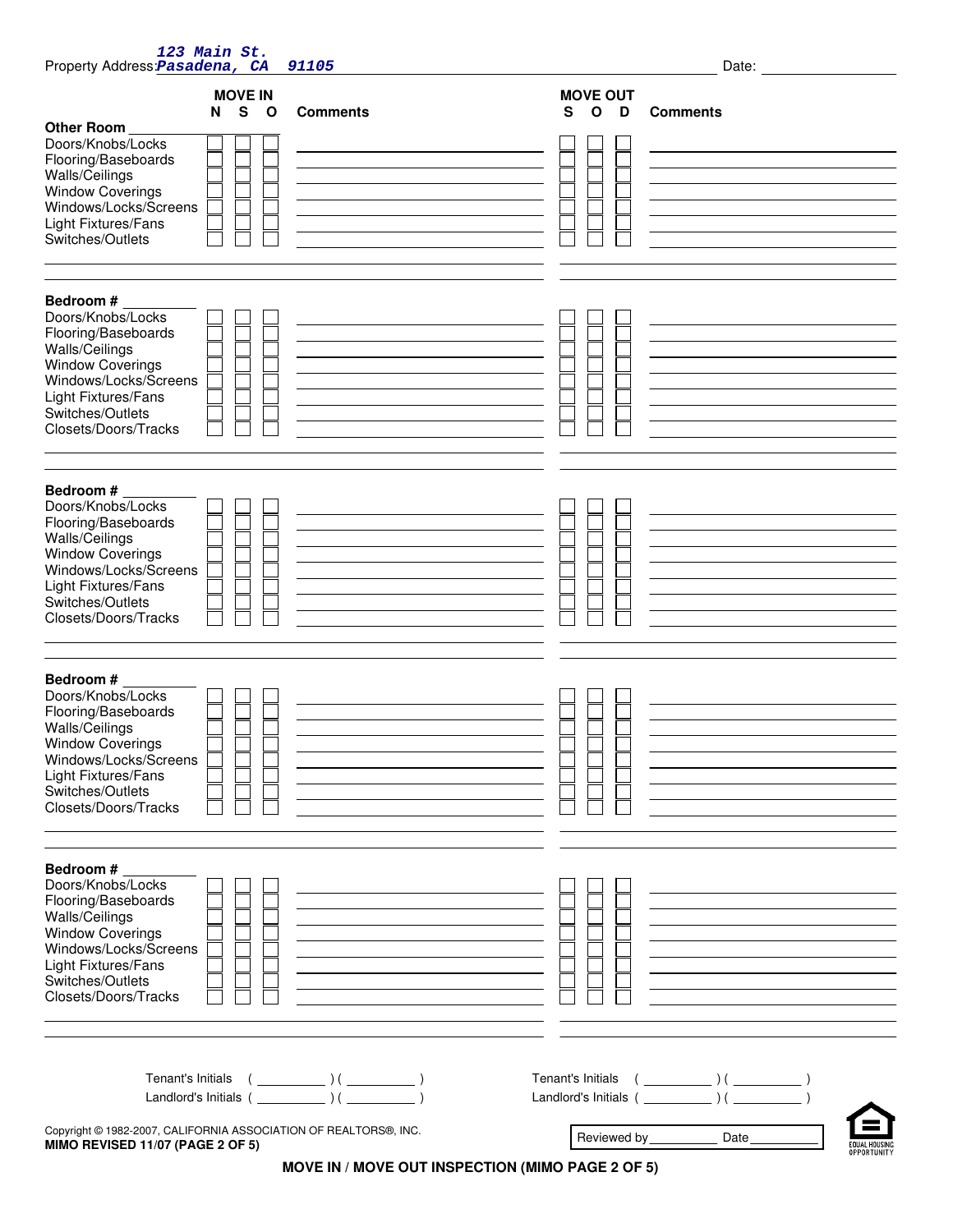| 123 Main St.<br>Property Address: Pasadena, CA<br>Date:<br>91105                                                                                                                                                                                                                                                                                       |  |                 |                                           |                 |                   |                                                                                 |
|--------------------------------------------------------------------------------------------------------------------------------------------------------------------------------------------------------------------------------------------------------------------------------------------------------------------------------------------------------|--|-----------------|-------------------------------------------|-----------------|-------------------|---------------------------------------------------------------------------------|
| <b>MOVE IN</b><br>$\mathbf{s}$<br>$\mathbf{o}$<br>N                                                                                                                                                                                                                                                                                                    |  | <b>Comments</b> | <b>MOVE OUT</b><br>D<br>S<br>$\mathbf{o}$ | <b>Comments</b> |                   |                                                                                 |
| Bath#<br>Doors/Knobs/Locks<br>Flooring/Baseboards<br>Walls/Ceilings<br><b>Window Coverings</b><br>Windows/Locks/Screens<br><b>Light Fixtures</b><br>Switches/Outlets<br>Toilet<br>Tub/Shower<br>Shower Door/Rail/Curtain<br>Sink/Faucets<br>Plumbing/Drains<br><b>Exhaust Fan</b><br>Towel Rack(s)<br><b>Toilet Paper Holder</b><br>Cabinets/Counters  |  |                 |                                           |                 |                   |                                                                                 |
| Bath #<br>Doors/Knobs/Locks<br>Flooring/Baseboards<br>Walls/Ceilings<br><b>Window Coverings</b><br>Windows/Locks/Screens<br><b>Light Fixtures</b><br>Switches/Outlets<br>Toilet<br>Tub/Shower<br>Shower Door/Rail/Curtain<br>Sink/Faucets<br>Plumbing/Drains<br>Exhaust Fan<br>Towel Rack(s)<br><b>Toilet Paper Holder</b><br>Cabinets/Counters        |  |                 |                                           |                 |                   |                                                                                 |
| Bath #<br>Doors/Knobs/Locks<br>Flooring/Baseboards<br>Walls/Ceilings<br><b>Window Coverings</b><br>Windows/Locks/Screens<br><b>Light Fixtures</b><br>Switches/Outlets<br>Toilet<br>Tub/Shower<br>Shower Door/Rail/Curtain<br>Sink/Faucets<br>Plumbing/Drains<br><b>Exhaust Fan</b><br>Towel Rack(s)<br><b>Toilet Paper Holder</b><br>Cabinets/Counters |  |                 |                                           |                 |                   |                                                                                 |
|                                                                                                                                                                                                                                                                                                                                                        |  |                 |                                           |                 | Tenant's Initials | $(\begin{array}{c} \begin{array}{ccc} \hline \end{array} & \hline \end{array})$ |
| Copyright @ 1982-2007, CALIFORNIA ASSOCIATION OF REALTORS®, INC.<br>MIMO REVISED 11/07 (PAGE 3 OF 5)                                                                                                                                                                                                                                                   |  |                 |                                           |                 | Reviewed by_      | Date<br>OPPORTUNITY                                                             |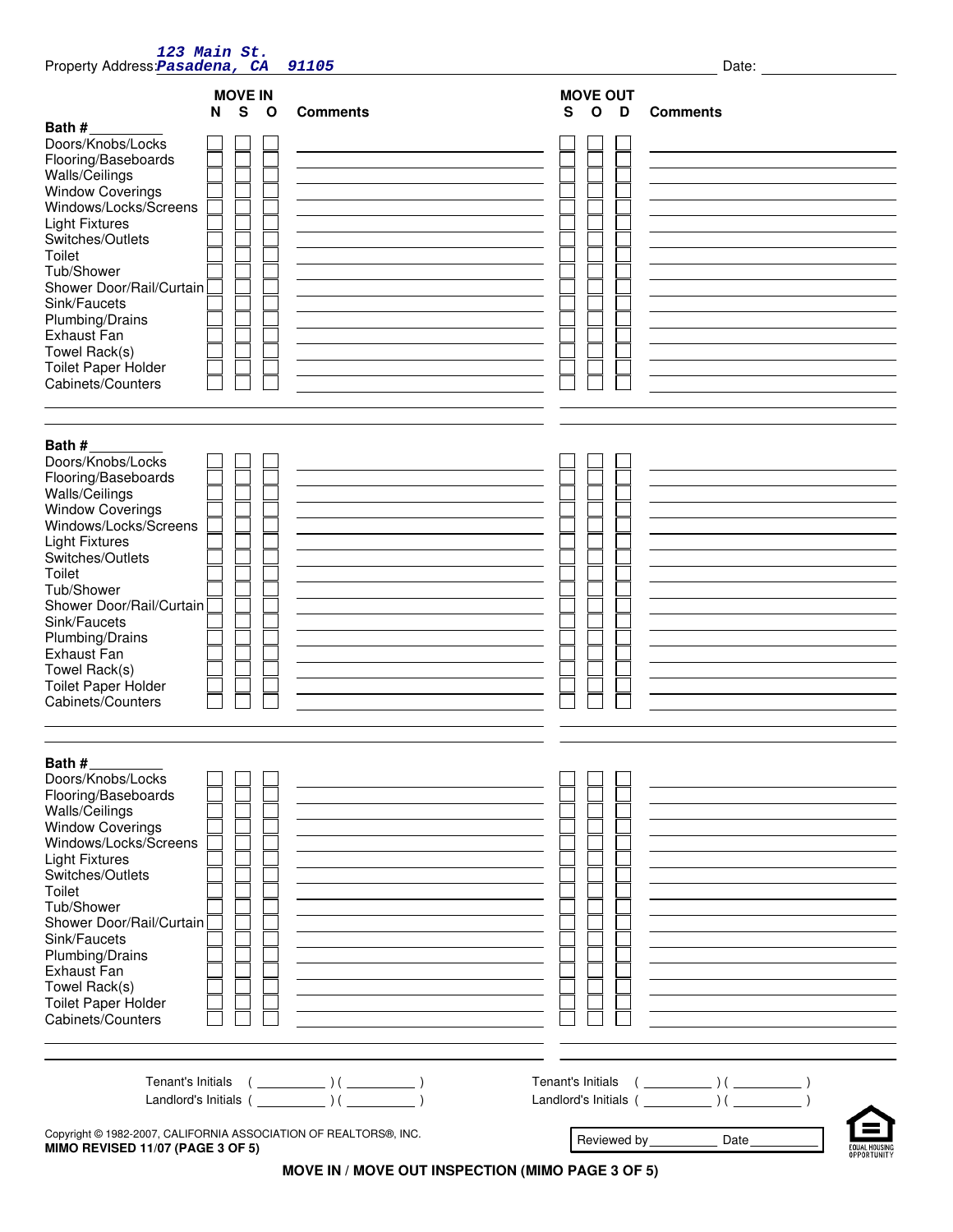| Property Address: Pasadena, CA                                                                                                                                                                                                                                                        | 123 Main St.               | 91105                                                      |                                           | Date:                                                                                                                |
|---------------------------------------------------------------------------------------------------------------------------------------------------------------------------------------------------------------------------------------------------------------------------------------|----------------------------|------------------------------------------------------------|-------------------------------------------|----------------------------------------------------------------------------------------------------------------------|
| Kitchen<br>Flooring/Baseboards<br>Walls/Ceilings<br><b>Window Coverings</b><br>Windows/Locks/Screens<br><b>Light Fixtures</b><br>Switches/Outlets<br>Range/Fan/Hood<br>Oven(s)/Microwave<br>Refrigerator<br>Dishwasher<br>Sink/Disposal<br>Faucet(s)/Plumbing<br>Cabinets<br>Counters | <b>MOVE IN</b><br>S O<br>N | <b>Comments</b>                                            | <b>MOVE OUT</b><br>S<br>$\mathbf{o}$<br>D | <b>Comments</b>                                                                                                      |
| <b>Hall/Stairs</b><br>Flooring/Baseboards<br>Walls/Ceilings<br><b>Light Fixtures</b><br>Switches/Outlets<br>Closets/Cabinets<br>Railings/Banisters                                                                                                                                    |                            |                                                            |                                           |                                                                                                                      |
| Laundry _<br>Faucets/Valves<br>Plumbing/Drains<br>Cabinets/Counters                                                                                                                                                                                                                   |                            | <u> 1980 - Johann Barn, fransk politik (d. 1980)</u>       |                                           |                                                                                                                      |
| <b>Systems</b><br>Furnace/Thermostat<br>Air Conditioning<br><b>Water Heater</b><br><b>Water Softener</b>                                                                                                                                                                              | — — —                      | <u> 1989 - Johann Stein, mars an de Frankrik (f. 1989)</u> | $\Box$ $\Box$ $\Box$                      | <u> 1989 - Johann Stein, mars an deutscher Stein und der Stein und der Stein und der Stein und der Stein und der</u> |
|                                                                                                                                                                                                                                                                                       |                            |                                                            |                                           |                                                                                                                      |
| Copyright @ 1982-2007, CALIFORNIA ASSOCIATION OF REALTORS®, INC.<br><b>MIMO REVISED 11/07 (PAGE 4 OF 5)</b>                                                                                                                                                                           |                            |                                                            |                                           | Date_<br>NPPORTUNITY                                                                                                 |